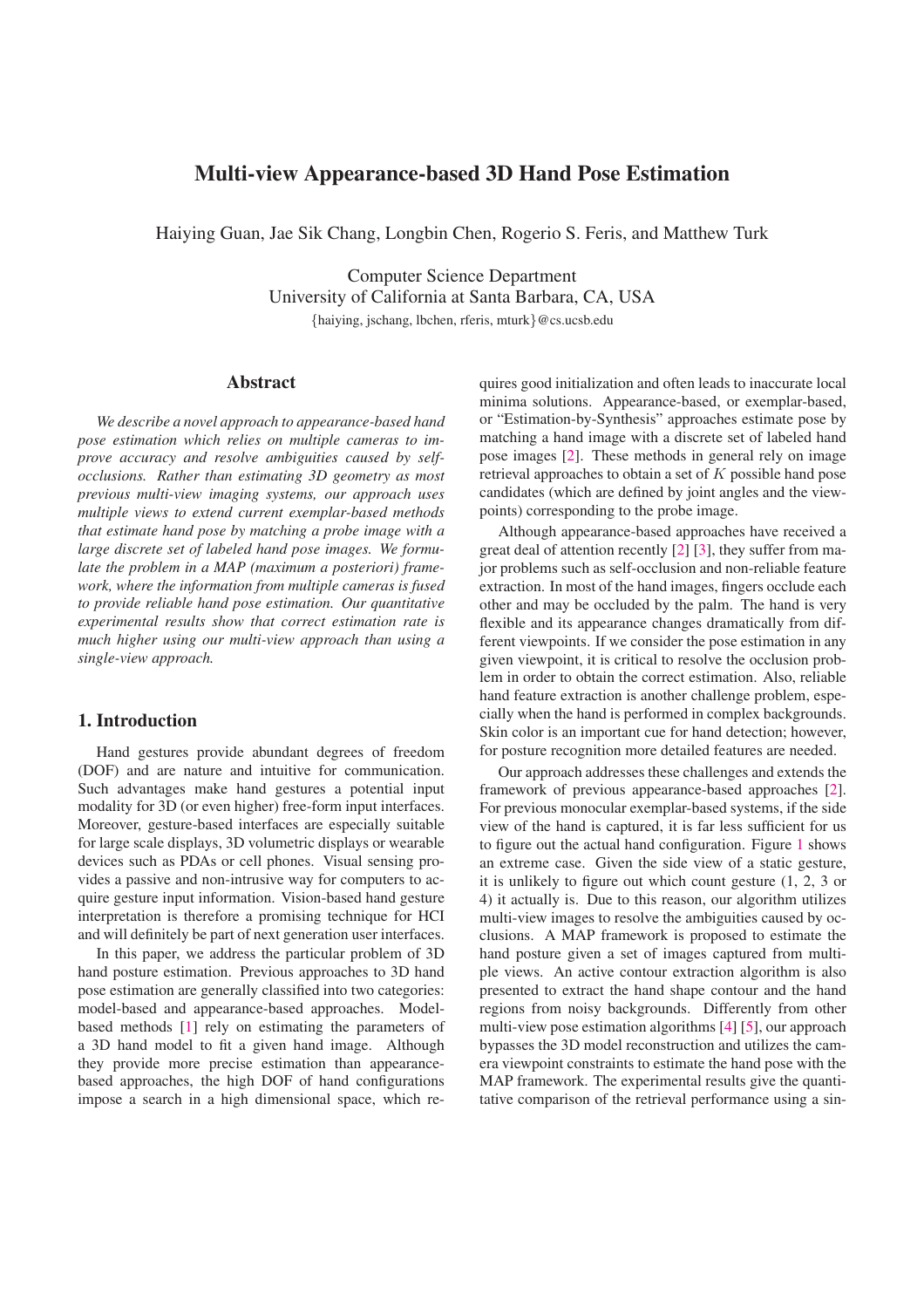

Figure 1. The frontal and side views of count gesture 1, 2, 3 or 4 with the similar side views

gle image and two-view images. It shows that the retrieval rate is greatly increased with two-view images.

This paper is organized as follows: The related works are discussed in Section 2. Section 3 proposes a multi-view pose estimation using a MAP framework. Section 4 describes the transformation matrices among frames. Section 5 focuses on hand contour feature extraction based on active contour model and a shape context descriptor. Experimental results are shown in Section 6. Finally, conclusions and future work are discussed in Section 7.

### **2. Related work**

Athitsos and Sclaroff [2] formulated the pose estimation problem to a database indexing or image retrieval problem. The hand is considered as an articulated object with high DOF. In order to estimate joint angles and viewpoint, a large number of exemplars need to be considered. Given a single hand image from a cluttered background, their algorithm successfully provides a set of possible 3D hand postures and the corresponding camera viewpoints. Zhou and Huang [3] proposed an Okapi-Chamfer matching algorithm for the fast indexing given a single hand image. Generally, the appearance-based frameworks are restricted by the viewpoint. If the side view is given, the retrieval rate decreases. Rehg et al. [6] try to resolve the ambiguity caused by the occlusion, which occurs when the motion is directed along the viewing axis of a single camera during the hand tracking or estimation.

Because single-view algorithm are limited by the occlusion problem, several multi-view algorithms are also proposed using 3D hand reconstruction. Ueda et al. [4] propose a method to reconstruct the hand pose as a "voxel model" from silhouette images of the hand obtained form the multiview camera system. The major problem of the system is how to precisely represent the finger details and reduce the modeling errors which causes the wrong estimation. The system is tested on a simple background. Delamarre and Faugeras [5] propose a method to estimate the pose of a hand in a sequence of stereo images. They try to fit a 3D finger model to a real finger model reconstructed by the disparity map. In general, reconstruction the 3D hand model by stereo matching is a tough problem since hand region has less texture, in addition, the depth among fingers or be-



Figure 2. The system setup

tween finger and palm are relatively small. Hamada et al. [7] presents a hand posture estimation method from silhouette images taken by multiple cameras. A transition network is build for hand pose matching. The system is tested on hand images with a uniform background.

In our paper, we try to reduce the influence of selfocclusion by capturing the hand image from different viewpoints. Because it is a changeling task to obtain the 3D hand model (or voxel model) with the precise finger details, we bypass the 3D reconstruction and propose a MAP framework to fuse multi-view 2D hand images information. Furthermore, an efficient hand contour extraction algorithm is presented, which is applicable to noisy background with different lighting conditions.

# **3. Multiple viewpoints pose estimation using MAP framework**

In this section, a MAP framework is given to estimate the top  $K$  nearest matches by combining the multi-view information. Figure 2 illustrates the system setup, where multiple cameras could be installed at any location, and the system captures multiple hand gesture images from different viewpoints. According to Bayesian rule [8], given the input images from multiple view points observations; that is, a set of the captured images,  $I = \{I_1, I_2, ..., I_n\}$ , we would like to maximize the posterior probability and obtain the most likely K hand state (which contains hand configuration and the global rotation in the world coordinate) retrieved from the synthesis database.

Our synthesis dataset contains a set of N hand states,  $S = \{s_1, s_2, ..., s_N\}$ . If cameras are calibrated in the world coordinate, these  $N$  states also determine the hand configuration and the camera viewpoints. A set of images are rendered according to these states, which are clustered into a set of L model images,  $I^M = \{I_1^m, I_2^m, ..., I_L^m\}$ . In another words for a given hand state we define  $I^m$  as the image words, for a given hand state, we define  $I<sup>m</sup>$  as the image of the hand (at a specific hand configuration) generated at a particular camera viewpoint.

Here, we purposely use two variables to represent the model state, s, and the corresponding image,  $I<sup>m</sup>$ , respectively. The reason is that different model poses could generate the similar model images, so the probability distribution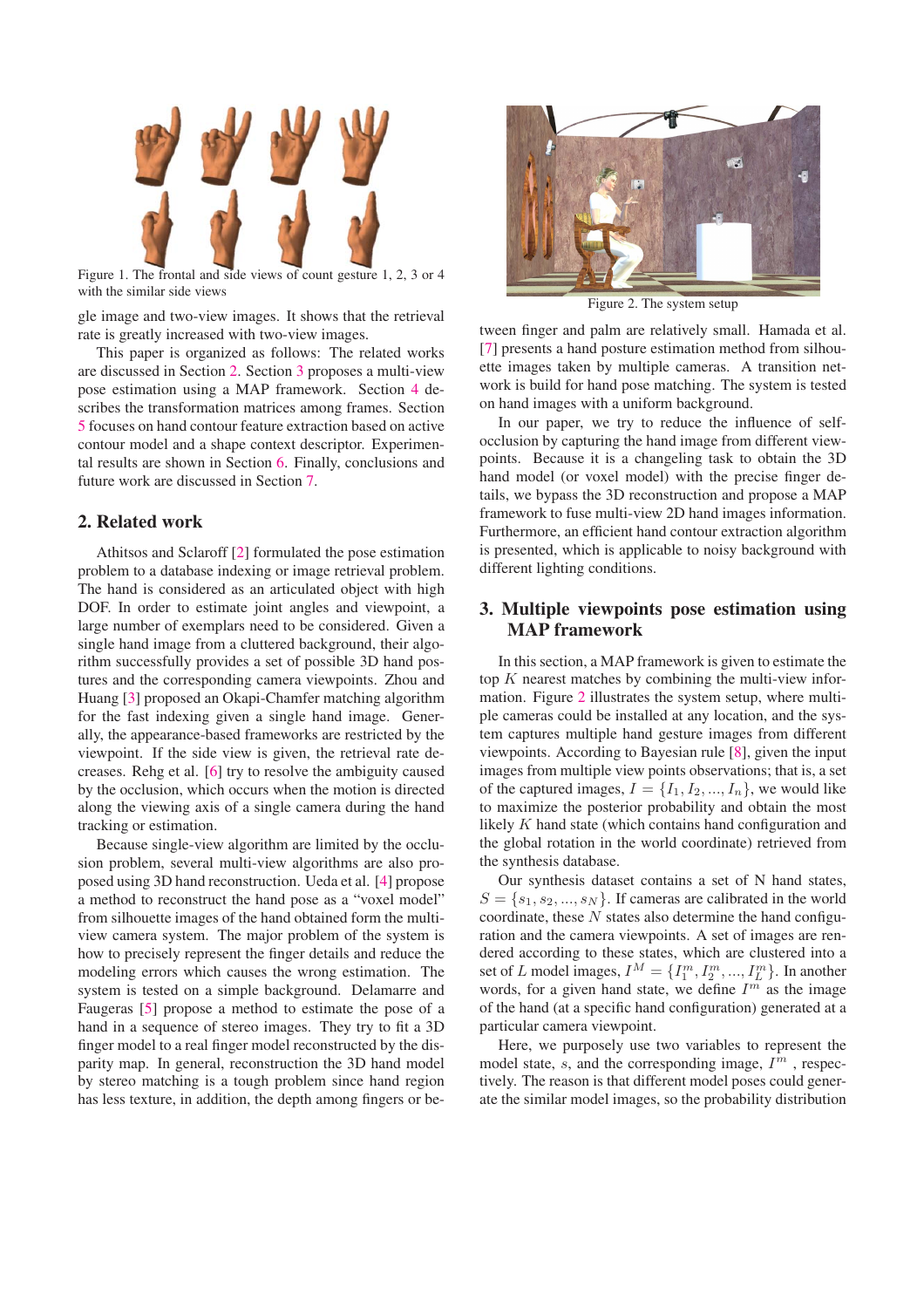

of variables,  $s$  and  $I<sup>m</sup>$  are not the same. The sizes of the two sets,  $S$  and  $I^M$  are not necessary the same also.

The Bayesian equation is given in Eq. 1.

$$
P(s|I_1, I_2, ..., I_n) = \frac{P(I_1, I_2, ..., I_n|s)P(s)}{P(I_1, I_2, ..., I_n)}.
$$
 (1)  
If we only consider the hand region  $I_i^h \in$ 

 $\{I_1^h, I_2^h, ..., I_n^h\}$  in the images, which could be extracted by object extraction algorithms, the relationship among the images  $I_1^h, I_2^h, ..., I_n^h$  and the state; that is the hand configuration with the global rotation in the world hand configuration with the global rotation in the world coordinates, could be described by diverging connections in the belief graph (Figure 3). Given the state, we thus assume  $I_1^h$ ,  $I_2^h$ , ...,  $I_n^h$  are conditionally independent with each other. The posterior probability of equiven  $I^h$  is given each other. The posteriori probability of  $s$  given  $I<sup>h</sup>$  is given as follows:

$$
P(s|I^h) \propto \{P(I^h|s)P(s) \approx (\prod_{i=1}^n P(I_i^h|s))P(s)\} \tag{2}
$$

where  $I_i^h \in \{I_1^h, I_2^h, ..., I_n^h\}$  represents the hand region<br>image. The objective of the research is to find the optimal image. The objective of the research is to find the optimal subset of the  $S$  composed of  $K$  high rank states with the posteriori probability given by Eq. 2.

For each individual  $I_i^h$ ,  $i = 1, 2, ..., n$ , we have

$$
P(I_i^h|s) = \frac{P(I_i^h, s)}{P(s)} = \frac{1}{P(s)} \sum_{I_j^m} P(I_i^h, I_j^m, s)
$$
  
= 
$$
\frac{1}{P(s)} \sum_{I_j^m} P(I_i^h, I_j^m|s)P(s)
$$
  
= 
$$
\sum_{I_j^m} P(I_i^h|I_j^m, s)P(I_j^m|s).
$$
 (3)

We assume given  $I_j^m$ , variable  $I_i^h$  and s are conditionally independent and obtain the following equation:

$$
P(I_i^h | I_j^m, s) = P(I_i^h | I_j^m)
$$
\nThus, Eq. 3 is simplified to

\n(4)

$$
P(I_i^h|s) = \sum_{I_j^m} P(I_i^h|I_j^m)P(I_j^m|s).
$$
 (5)

Therefore, the posteriori probability in Eq. 2 is shown as

$$
P(s|I^{h}) \propto \prod_{i}^{n} \{ \sum_{I_{i}^{m}} P(I_{i}^{h}|I_{j}^{m}) P(I_{j}^{m}|s) \} P(s).
$$
 (6)

The likelihood  $P(I_i^h | I_j^m)$  in Eq. 6 can be defined as

$$
P(I_i^h | I_j^m) = \frac{1}{T} \exp(-Dist(I_i^h, I_j^m)) \tag{7}
$$

, where  $T$  is a normalization factor to make Eq. 7 be a probability distribution.  $Dist(I_i^h, I_j^m)$  is the distance of the observation image  $I^h$  and the synthesis image  $I^m$  in feature observation image  $I_i^h$  and the synthesis image  $I_j^m$  in feature space. The feature used in this paper a variance of shape context feature descriptor obtained from hand contour. It is



Figure 4. The transformation among frames

a scale invariant vector with 256 components. Please refer [9] for detail information.

The  $P(I^m|s)$  can be shown as

$$
P(Im|s) = wIm = \frac{P(Im, s)}{P(s)}
$$
 (8)  
lows a the uniform distribution and P(s) is a

, where s follows a the uniform distribution and  $P(s)$  is a constant; and each discrete probability value of  $P(T^m|s)$  is constant; and each discrete probability value of  $P(I^m|s)$  is estimated from the synthesis dataset,

$$
P(I_j^m \in I^M | s_k \in S) = \frac{\# \text{ of the cases with both } I_j^m \text{ and } s_k}{\# \text{ of the } s_k}.
$$
 (9)

Let Eq. 6 take a minus logarithmic function, then the maximization of a posteriori probability problem can be formulated as the minimization of the following posteriori energy function:

$$
E(s) = \sum_{i}^{n} \sum_{I_{j}^{m}} (w_{I_{j}^{m}} Dist(I_{i}^{h}, I_{j}^{m})) - \log P(s).
$$
 (10)

Since  $P(s)$  is a constant, the final energy equation is simplified to: n

$$
E(s) = \sum_{i} \sum_{I_j^m} (w_{I_j^m} Dist(I_i^h, I_j^m)).
$$
 (11)

Finally, our objective is to find K states that minimize the given energy in Eq. 11.

# **4. Homogeneous transformations among camera, hand and world frames**

The correlations of the global hand transformation with camera 1 and camera 2 are obtained by the homogenous transformations among the cameras, the hand and the world frames. Without lost of generality, Figure 4 shows the case of two cameras and the hand in the world space  $<sup>1</sup>$ .</sup>

The transformation between the coordinate frames can be derived from the combined homogenous transformation matrices [10]. Let  $^{frame_1}T_{frame_2}$  represents the homogenous transformation from  $frame_2$  to  $frame_1$ , we have the following equations:

<sup>&</sup>lt;sup>1</sup>The frame coordinates here are defined for easy understanding, but in general, they are not limited to horizontal or vertical direction. The transformation among the cameras and the hand could be any arbitrary rotations and translations. The equation given here is suitable for any arbitrary transformations.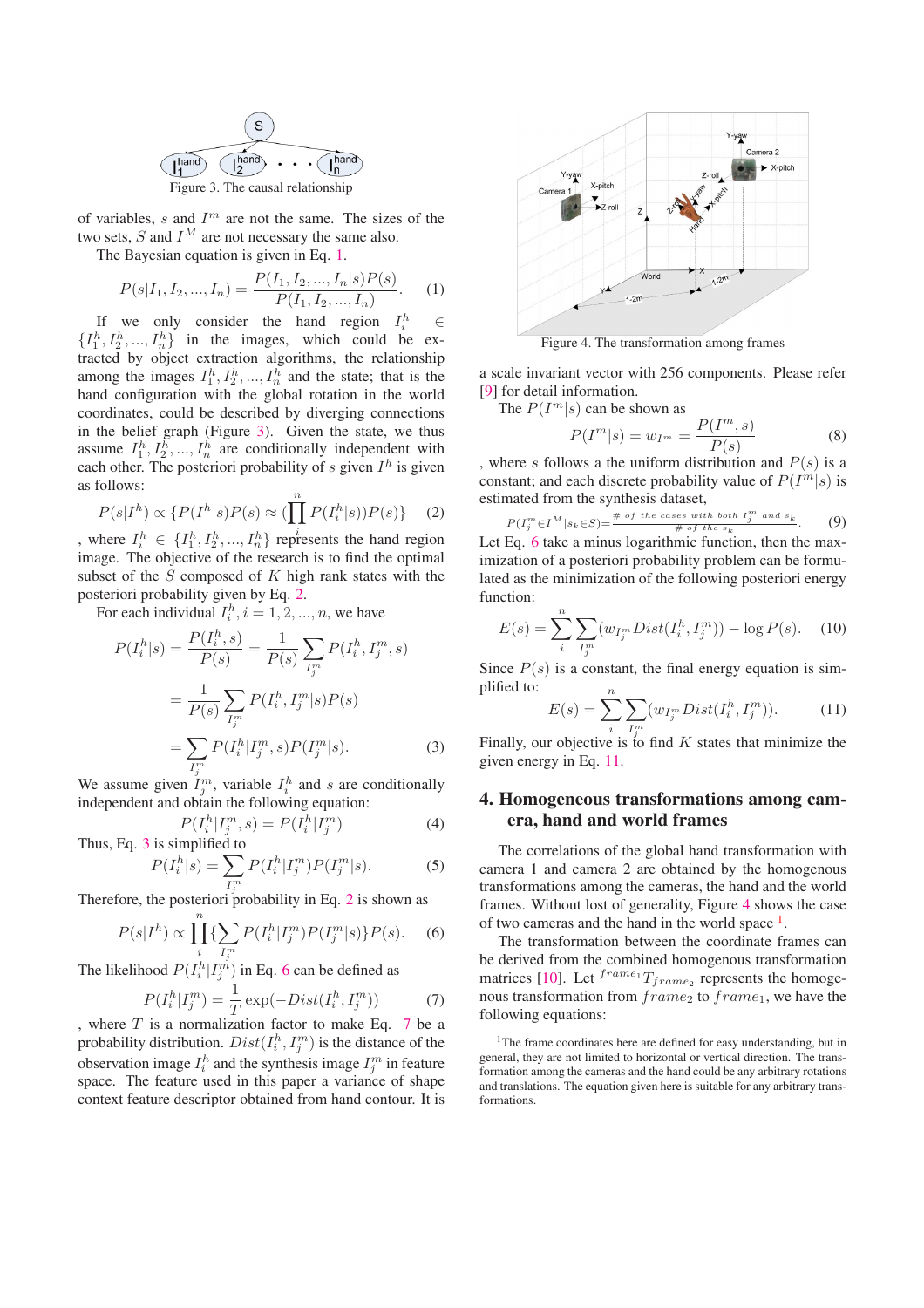$$
World_{Hand} = \frac{World_{Team_1} \cdot Cam_1 \cdot T_{Hand}}{W_{cell} \cdot T_{Hand}}
$$
 (12)

$$
World_{THand} = \qquad World_{Cam_2} \cdot Cam_2 T_{Hand} \qquad (13)
$$

From Eq. 12 and Eq. 13, the relationship of the transformation between hand and two cameras are given below.

$$
^{Cam_1}T_{Hand} = ^{Cam_1}T_{Cam_2} \cdot ^{Cam_2}T_{Hand} \qquad (14)
$$
, where

$$
^{Cam_1}T_{Hand} = \begin{bmatrix} I_{3\times 3} & Trans(d_x, d_y, d_z) \\ 0 & 1 \end{bmatrix} \begin{bmatrix} RPY(\phi_z, \phi_x, \phi_y) & 0 \\ 0 & 1 \end{bmatrix} \tag{15}
$$

, where

and 
$$
Trans(d_x, d_y, d_z) = [d_x, d_y, d_z]^T
$$
 (16)

$$
RPY(\phi_z^{roll}, \phi_x^{pitch}, \phi_y^{yaw}) = Rot(z, \phi_z)Rot(x, \phi_x)Rot(y, \phi_y).
$$
 (17)

 $RPY(\phi_z^{roll}, \phi_x^{pitch}, \phi_y^{yaw})$  represents the relative global rotation between the hand and the camera. They correspond to tation between the hand and the camera. They correspond to the three global rotation parameters of the hand pose. The transformation matrix from  $Cam_2$  to  $Cam_1$  could be obtained by camera calibration [11]. If the scale invariant feature is adopted, we can neglect the scale factor in all homogeneous matrices. However, if we use translation invariant feature, we cannot neglect the translation factor since the translation will cause viewpoint changes. In such case, the hand depth information obtained by stereo algorithms could be used to estimate the translation matrix.

# **5. Hand contour extraction in noisy background**

In this paper, we assume that a given image is composed of two regions: hand region and background region, and each region is characterized by a probability distribution  $P(I|\alpha)$ , where I is a color value and  $\alpha$  is a parameter of the distribution. For hand probability distribution  $P(I|\alpha_o)$ , we use skin-color information which is represented by a 2D-Gaussian model in normalized  $r - g$  space. In the RGB space, color representation includes both color and brightness. Therefore, RGB is not necessarily the best color representation for detecting pixels with skin color. Brightness can be removed by dividing the three components of a color pixel  $(R, G, B)$  according to intensity and this space is known as normalized  $r - q$  space. The model parameters are chosen manually. Unlike in the hand region, we use a constant value as the background probability distribution  $P(I|\alpha_b)$  to discriminate foreground from background.

To extract hand contour, we use an active contour model based on level sets. Given an initial curve manually selected, the curve is evolved until it finds the accurate hand contour in a region competition framework [12]. In this case, the curve evolution can be a special case of region



Figure 5. The motion of the curve

competition in which there are two regions (hand region  $R_o$ and background region  $R_b$ ) and a common boundary  $\vec{v}$  as shown in following motion equation:

 $\frac{d\vec{v}(s)}{dt} = -\mu k_{\vec{v}(s)} \vec{n}_{\vec{v}(s)} + (\log P(I_{\vec{v}(s)} | \alpha_o) - \log P(I_{\vec{v}(s)} | \alpha_b)) \vec{n}_{\vec{v}(s)}$  (18) , where  $k_{\vec{v}(s)}$  is the curvature of  $\vec{v}$  at point  $\vec{v}(s)$  and  $\vec{n}_{\vec{v}(s)}$  is the outer unit pormal to  $\vec{v}$  at point  $\vec{v}(s)$ . The motion of is the outer unit normal to  $\vec{v}$  at point  $\vec{v}(s)$ . The motion of the curve is shown in Figure 5. Besides the smoothing term  $(-\mu k_{\vec{v}(s)}\vec{n}_{\vec{v}(s)})$ , the motion of v is determined by the likeli-<br>bood ratio test. If  $P(I_{\text{rel}}(s)) > P(I_{\text{rel}}(s))$ , the curve  $\vec{v}$ hood ratio test. If  $P(I_{\vec{v}(s)}|\alpha_o) > P(I_{\vec{v}(s)}|\alpha_b)$ , the curve  $\vec{v}$ <br>moves outer normal( $\vec{v}$ <sub>7</sub>, ) direction. Otherwise the curve moves outer normal $(\vec{n}_{\vec{v}(s)})$  direction. Otherwise the curve moves inner normal $(-\vec{n}_{\vec{v}(s)})$  direction.<br>The surve symbolic was implemented.

The curve evolution was implemented using the level set method. We represent curve  $\vec{v}$  implicitly by the zero level set of function  $u : \mathbb{R}^2 \to \mathbb{R}$ , with the region inside  $\vec{v}$  corresponding to  $u > 0$ . Accordingly, Eq. 18 can be rewritten by a level set evolution equation [13]:

$$
\frac{du(S)}{dt} = -\mu k_s \|\nabla u\| + (\log P(I_s|\alpha_o) - \log P(I(s)|\alpha_b)) \|\nabla u\|. \tag{19}
$$

Figure 6 shows the hand contour extraction results in different background with different lighting conditions.



Figure 6. The hand contour extraction

### **6. Experimental results**

#### **6.1. System setup**

We use two cameras to capture the hand pose image simultaneously. The two cameras and the hand are nearly in the same horizontal plane. In order to reduce the occlusion area of the hand, two cameras angles relative to hand is as far as possible (close, but not limited to  $90^\circ$ ). Figure 4 illustrates the system setup, the distance between the cameras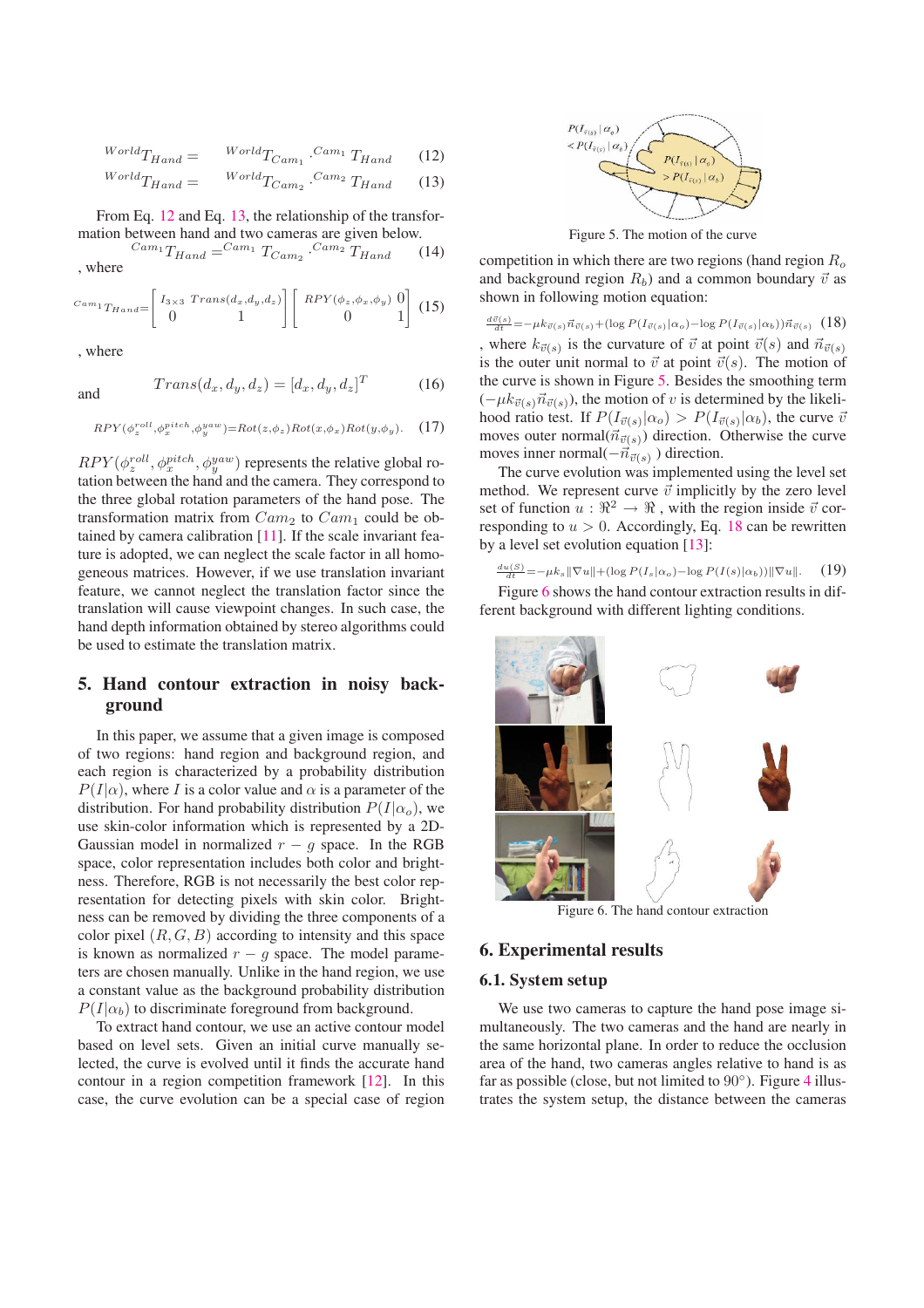and the hand is around  $1 \sim 2$  meters. The precise transformation matrix of the two cameras is obtained by camera calibration [11].

#### **6.2. Synthesis dataset**

Our synthesis database contains 15 commonly used hand gestures. These 15 gestures are defined at the semantic level. For each hand gesture, small noises are added to their basic hand configurations to create another two hand configurations for the same gesture. In the synthesis dataset, 448 viewpoints (roll pitch, and yaw) are sampled from the surface of the 3D view sphere. Totally, the synthesis dataset contains  $448(viewpoints) * 3 *$  $15(hand configurations) = 20160$  images and  $224 * 3 *$  $15 = 10080$  hand states.

For each hand configuration, 57 joint angle parameters are saved as the joint angle vectors. These 57 parameters include 6 global rotation translation parameters for the hand, 3 rotation and 3 translation parameters for the part of forearm, 9 parameters (3 rotation parameters for 3 joints respectively) for each finger and thumb. We fix the 3 rotation and 3 translation parameters for the part of forearm and the 6 global rotation translation parameters for the hand and add the camera rotations to encode the viewpoint changes.

For each synthesis image in the dataset, the hand contour and hand region are extracted. The probability distribution of  $P(I^{model}|state)$  are calculated with Eq. 8 and Eq. 9.

#### **6.3. Test dataset**

We collect a real hand image dataset with the similar 15 hand gestures. 7 states relative to the world coordinate frame are captured for each gesture. For each state, two sets of images are captured by two cameras from different viewpoint respectively. Each set contains  $1 \sim 3$  images of the similar state. The real hand image database totally contains 254 cases. Each case contains two images from Camera 1 and Camera 2 respectively. We label the pseudoground truths (the state which contains the hand configuration and the global rotation with respect to the world coordinate frame) by manually identifying the similar images in the synthesis database and assigning its hand configuration and global rotation parameters to the real image. In order to compare with the single image retrieval algorithm, we also label the pseudo-ground truths for each image by manually identifying the similar image in the synthesis database and assigning its hand configuration and global rotation parameters to the real image.

For each real image, the hand contour extraction algorithm presented in Section 5 is executed to extract the hand contour. A variation of shape context descriptor presented in [9] is used to represent the contour. The cost function given in Eq. 7 is evaluated based on the shape context descriptor and the posterior probability in Eq. 11 is evaluated for each state in the synthesis dataset. The set of possible candidates corresponding to the top  $K$  maximum probabilities is retrieved.

#### **6.4. Comparisons the retrieval results based on single-view and multi-view algorithm**

In our experiments, for the single retrieval algorithm, we define the correct match if the hand gesture and pose of the real image is the same as one of the hand gestures in the top  $K$  retrieved images with the same three global hand rotation parameters (roll, pitch, yaw), where  $K$  is decided by the application requirements. For the two-view retrieval algorithm, we use the same criterion; that is, we define the correct match if the hand state of the real images is the same as one of the hand states in the top  $K$  retrieved states, where,  $K$  is decided by the application requirements.

Using such criterion, we compare the performances of the retrieval algorithm using the image captured by Camera 1 only, by the Camera 2 only, and by both of them with the MAP framework (Section 3). The retrieval algorithms of Camera 1 only and Camera 2 only are implemented by directly comparing the query image with each image in the synthesis dataset and retrieving the top  $K$  best match. In the dataset, there are 3 cases satisfy such condition, which have the same global rotation and similar hand configuration with small noises. As long as one of them is appeared in the top  $K$ , the retrieval is considered to be successful. For the two-view retrieval algorithm, we use the same criterion. For a given hand state, there are three states similar to it in the dataset also. All the 254 cases are tested and the retrieval rate is obtained. The performance of retrieval algorithms (with a single camera and two cameras) in Table 1 shows that the retrieval rate with two cameras almost double compared with a single camera.

Table 1. The comparison of retrieval rates (%) using the hand images captured by Camera 1 only, by Camera 2 only and by both of them

| 19.69 30.71 36.61 39.76 44.88 49.61<br>Cam. 1 only<br>$\overline{14.57}$ $\overline{23.23}$ $\overline{29.13}$ $\overline{32.68}$ $\overline{37.40}$ $\overline{40.55}$<br>Cam. 2 only<br>48.03 61.42 69.69 74.80 78.74 81.50<br>Both | 50 | 100 | $150 \;   \;$ | $200 \pm 250$ | 300 |
|---------------------------------------------------------------------------------------------------------------------------------------------------------------------------------------------------------------------------------------|----|-----|---------------|---------------|-----|
|                                                                                                                                                                                                                                       |    |     |               |               |     |
|                                                                                                                                                                                                                                       |    |     |               |               |     |
|                                                                                                                                                                                                                                       |    |     |               |               |     |

The results of the MAP framework with two-view images are shown in Figure 7. The first two images in the first row are the query images captured by two cameras. The next two images in the first row are the synthesis images generated by their corresponding pseudo-ground truth. These two viewpoints satisfy the relationship defined by Eq. 14. The remaining 12 pair images are the top 12 retrieval results from the synthesis dataset. It shows that for this particular case, the pseudo-ground truth is successfully retrieved by the  $3^{rd}$ ,  $4^{th}$  and the  $5^{th}$  pair <sup>2</sup>, which are all correct match cases contained in the dataset.

<sup>&</sup>lt;sup>2</sup>Although it is hard to distinguish the difference between them from the images, they are not duplicate cases because some parameters of their hand configurations are different by 10<sup>°</sup>.